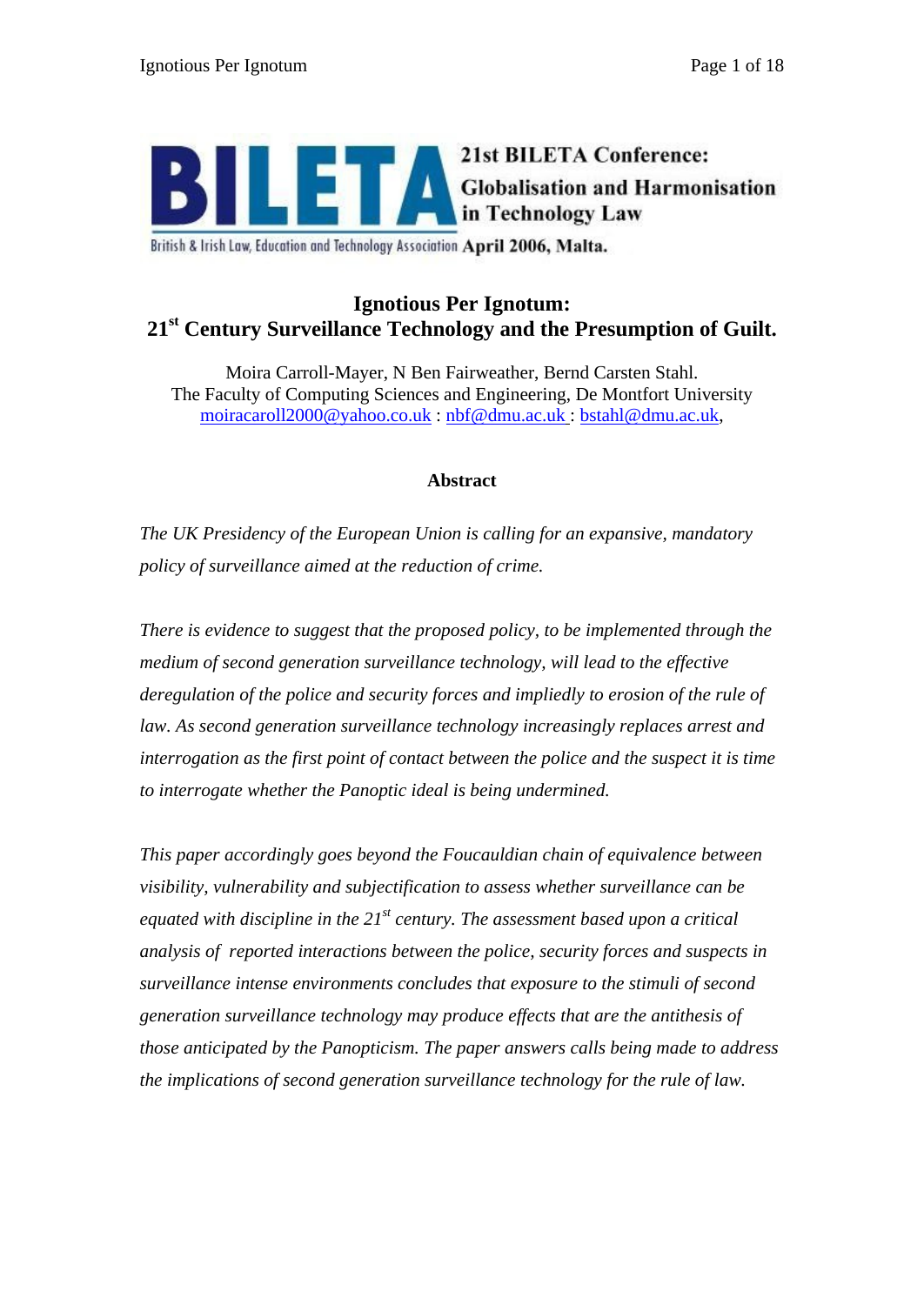# **1. Introduction**

On the 7<sup>th</sup> September 2005 the European Presidency released its first formal report on security enhancement entitled Liberty and Security: Striking the Right Balance<sup>1</sup>. The . The title of the report suggests that the proposed initiative is reconcilable with a rule of law underwritten by humanitarian influences. The report proffers the transmutation into European law of failed UK voluntary surveillance policies underscored by a modus operandi that is dictated by algorithmically enhanced CCTV surveillance technology. The rationale is that expansive surveillance will promote the prevention, investigation and prosecution of 'ordinary' crimes and terrorism. These aspirations do not reflect the findings of a study undertaken for the Home Office by Gill and Spriggs (2005:120) that CCTV does not have a favourable impact upon crime. Facts are losing out however in the post 9/11 surveillance surge as those with an interest in surveillance technologies promote them to a traumatised polity (Introna and Wood: 2004:1). We should look to see if the rule of law in tandem with common sense is heading towards negation so that remedial action can be taken.

The call of the Presidency testifies to the perennial allure of the Panopticon. That it fails to reduce crime and in cases perpetuates and engenders that which it is designed to eradicate should not surprise if it is understood that the Panopticon was designed to control the unauthorised activities of overseers. Hijacked for purposes of societal control the Panopticon in all its forms draws us again and again back to the question of who shall guard the guards? (Carroll-Mayer and Stahl: 2006:1).

There is near consensus that the presence of CCTV in the working environment of police officers engenders negative and criminal behaviour on their part (Werrett: 2003:192). Norris and Armstrong (1999:190) cite officers signalling operators to pan away from their questionable activities. The tendency to ignore and suppress footage, attempts to remove tapes recording police misconduct, officers coming to control rooms to 'check the evidence', officers failure to see themselves bound by the Codes of Practice on CCTV evidence handling and access are recorded by Goold (2003).

 $\frac{1}{1}$  The report may be accessed at  $1$  The report may be accessed at

<http://www.privacyinternational.org/issues/terrorism/library/ukpresidencypaperonstrikingtherightbalan> ce.pdf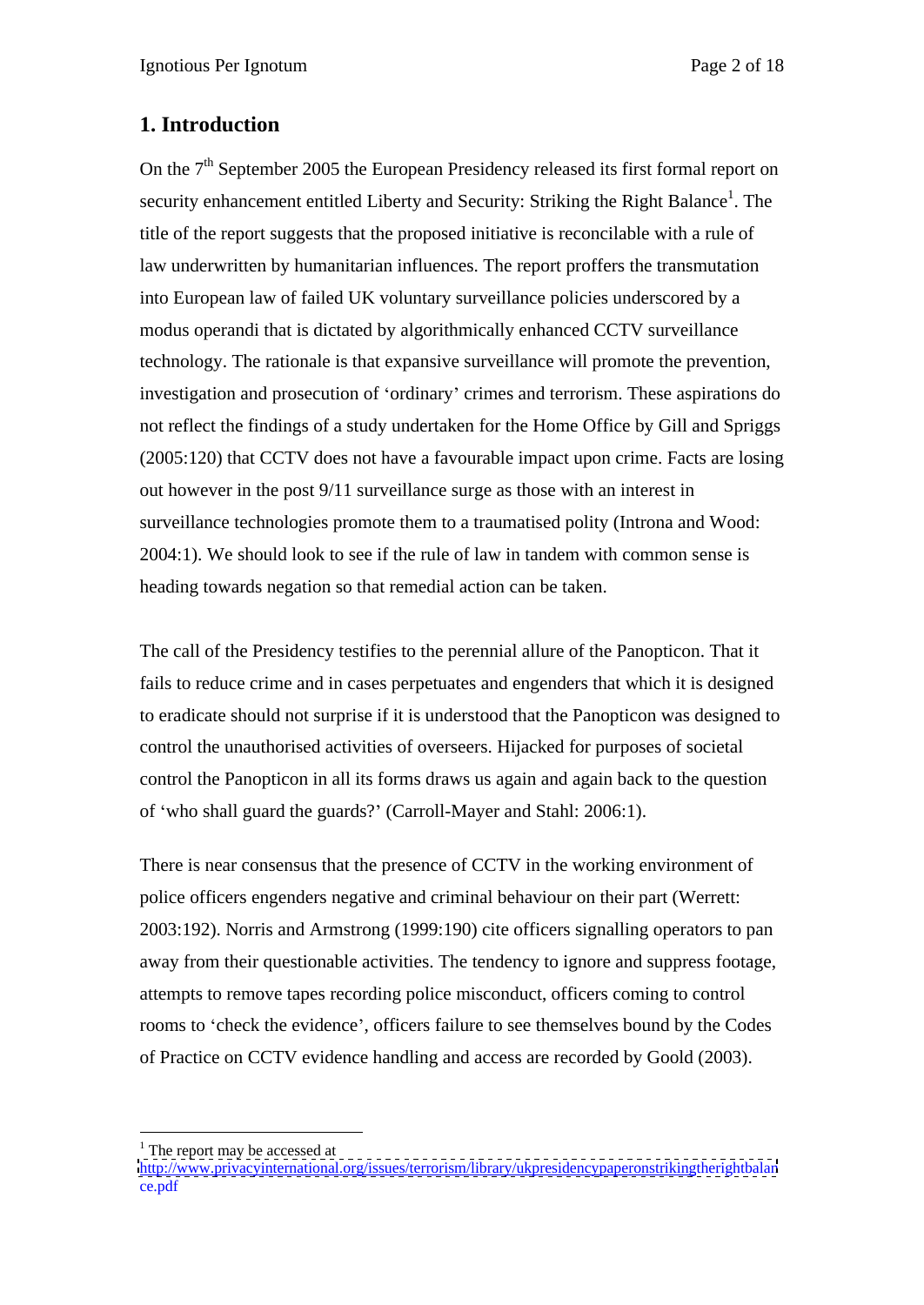According to Gould officers view CCTV evidence as existing primarily for their benefit and regard themselves as the rightful owners of CCTV evidence.

So what's new? Everything is not as it should be regarding officers' behaviour. But there are more insidious, consequently more dangerous forces at work in the CCTV environment to undermine the rule of law, that threat matched only by the ironic determination of the law to look the other way. There are two distinct types of CCTV, one that records stasis and motion in an environment for the concurrent or subsequent assessment by a human and another that records stasis and motion in an environment for the concurrent or subsequent assessment by an algorithm. It is the latter, commonly referred to as 'smart' CCTV, which presents the greatest threat to the rule of law.

There has been a good deal of commentary concerning the evidential value and the consequences of suspect identification by humans from CCTV footage. Bromby (2002, 2005) describes how e.g. the prevalence of shadow, motion blur, changes in facial expression and faces turned at more than 45% away from the camera can reduce the probative value of CCTV evidence. Where images are of a very poor quality they are carefully examined by an expert in facial mapping. The expert prepares a report that addresses and explains the effects that are detrimental to the image and s/he indicates how these make it more or less likely that the CCTV image is that of the suspect or defendant. This type of painstaking scenario in the police station and in the court room is not replicated in the everyday CCTV environment of airports and train stations where CCTV footage is collected in situations of heightened security awareness and evaluated not by a human being but by an algorithm in the temporal immediacy of real time. In this type of CCTV environment the evidence of the suspect's guilt is unlikely to be either evaluated or acted upon in accordance with what we over centuries have come to recognise as the due legal process.

It is notoriously difficult to log and interrogate the evidence trail produced by algorithmically enhanced CCTV, it becomes impossible to inspect or to trace the codes operation as they are involved in multiple layers of translations for execution, to trace the connection between currents flowing through silicon chips as they translate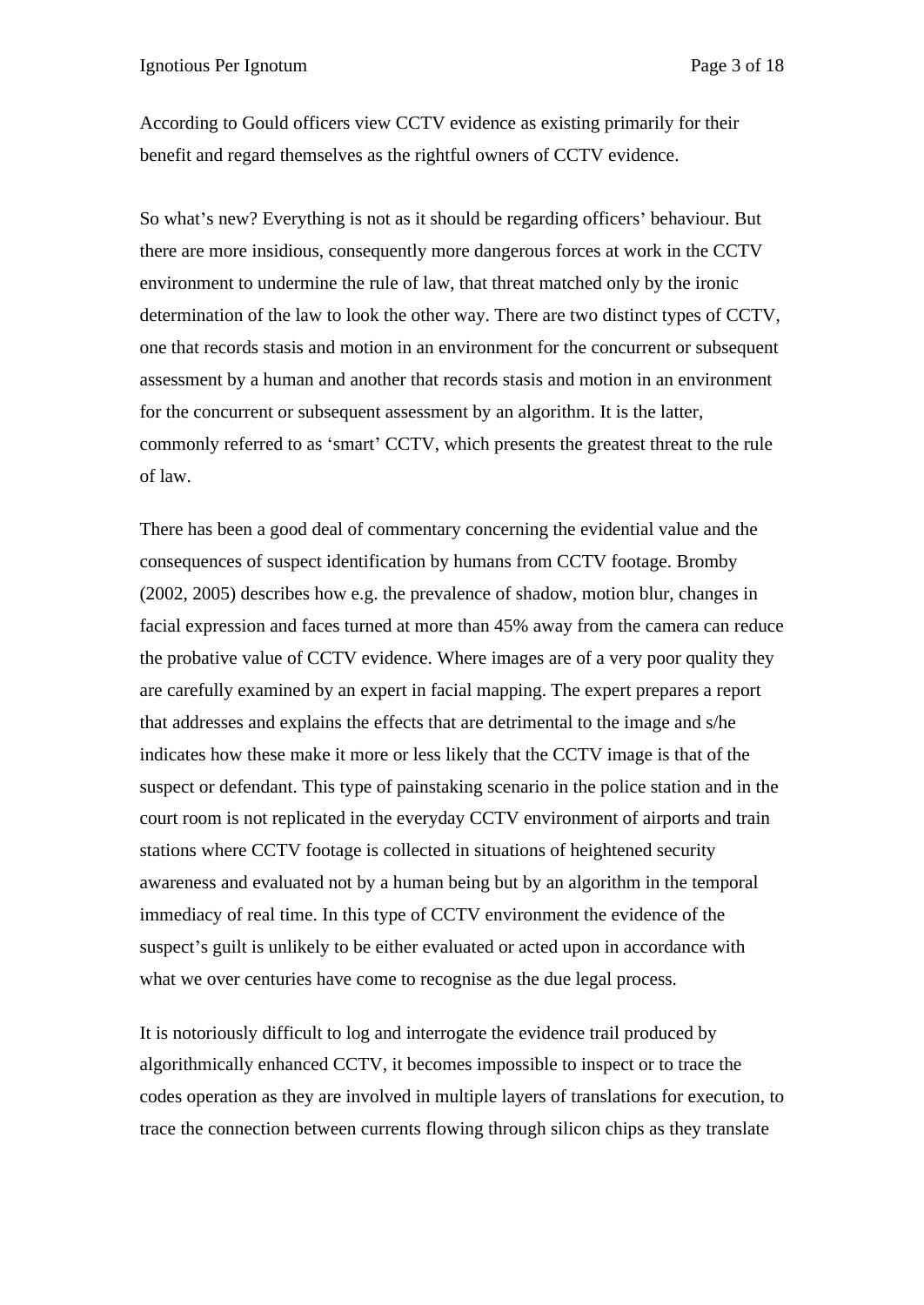into programme instructions and to tell if the code being examined is the code that was actually executed at the time of the action pertinent to the legal investigation.

Though it is possible to go through the code line by line it is not possible to see it in operation. As Introna and Wood (2004:183) put it because of this CCTV software algorithms are operationally obscure . The difficulties are compounded by there being a mere handful of experts worldwide with the ability to understand and interpret the algorithmic trail left by smart CCTV, even they confused by the obscurity of the CCTV evidence trail (Philips et al 2003).

In 1998 the House of Lords Select Committee on Science and Technology drew attention to the possibilities digital CCTV presents for unacceptable manipulation as averse to acceptable enhancement of images used for evidential purposes and to the difficulties of establishing an acceptable audit trail. The Committee concluded that observers should have no more faith in what they saw on CCTV than on paper text presentations of questionable provenance. On the question of the audit trail the Commission said 'no defence team in the UK had as yet ever requested an audit trail in cases where video images were being used . The Committee attributed this to lack of familiarity with digital technology. The issue of audit trails of digital evidence has been attended to since 1998. It cannot be supposed that in 1998 the Commission anticipated algorithmically enhanced CCTV technology capable of evaluating behaviour and of summoning lethal intervention. The extent of the involvement of 'smart' CCTV in incidents such as the Stockwell tube station and Miami airport shootings should not go unaddressed due to the operational obscurity of that technology.

#### **2. Inherent Bias in Smart CCTV Systems**

Operational obscurity is exacerbated in the case of proprietary smart CCTV systems as commercial enterprises seek to protect their interests and where it is typically claimed of systems that they are unbiased in relation to skin colour, race and gender differences. The claim is made by for example by Lake Systems, reportedly the providers of Cromatica CCTV to London Underground<sup>2</sup> for use on the Northern Line.

 <sup>2</sup> [www.lakeimage.com](http://www.lakeimage.com) also [www.ats-computers.com/biometrics/face.html](http://www.ats-computers.com/biometrics/face.html)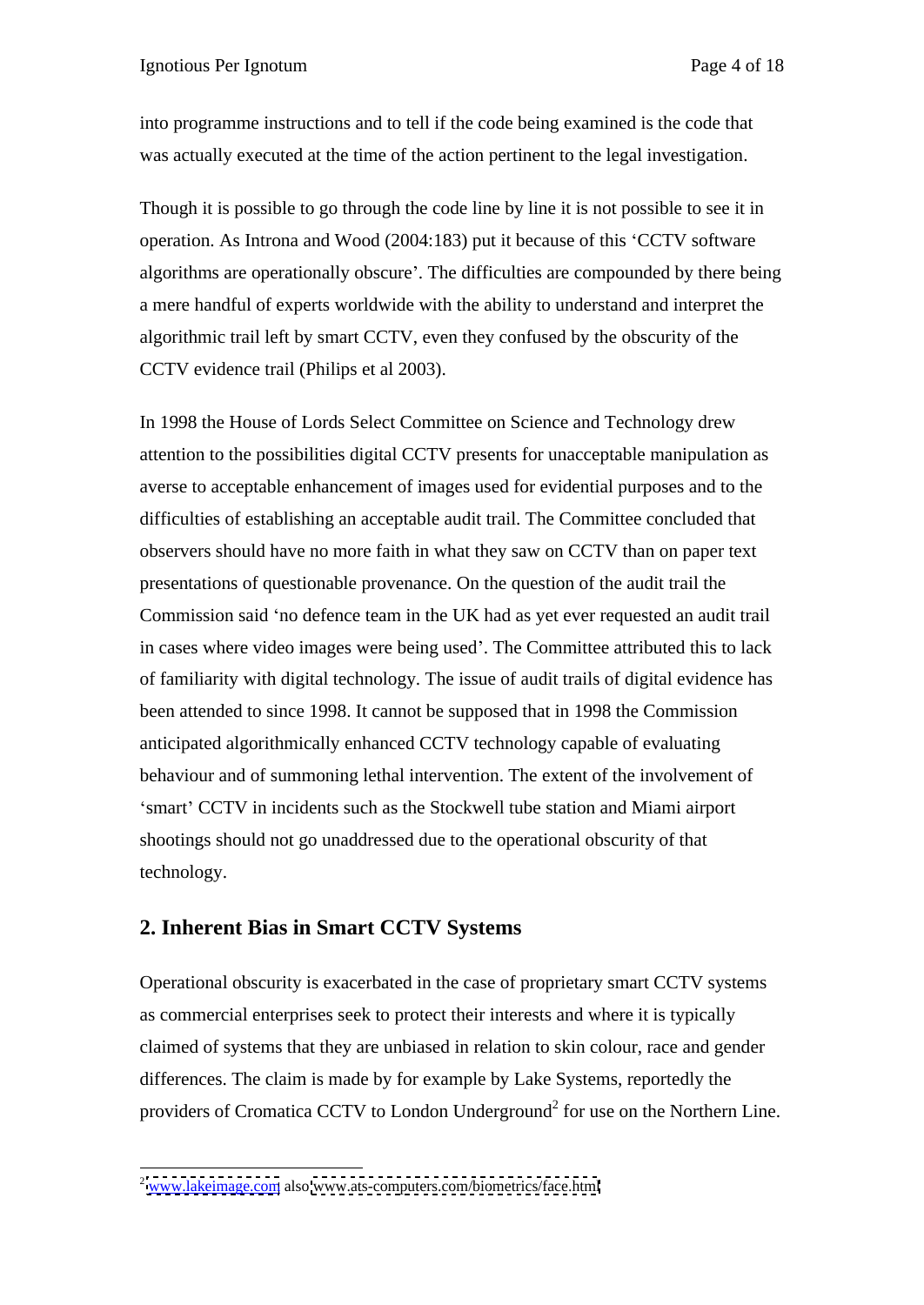This line incorporates Stockwell tube station the lighting of which is considered by Lake Systems to be especially conducive to the employ of  $CCTV<sup>3</sup>$ . .

Introna and Wood (2004:2) allege that the algorithms in CCTV systems do not treat all faces equally; they cite the question posed by Agre (2003) what happens if faces are used by CCTV systems as bar codes? The idea that faces could be used as bar codes by CCTV technology is more than hypothesis. How can this be? A CCTV system requires a database of faces against which it compares the faces of those it sees'. It does this by creating a template of the passing face. The faces on the database vary with the operational context of the system e.g. at a library it could contain the faces of members, at an airport it could contain the faces of terrorist suspects. If there is a match an alarm is issued to human security operatives so that they will take 'appropriate' action. Generally the higher the state of alert the greater will be the number of false alarms<sup>4</sup>. It is widely disseminated by marketing organisations and by organisations employing smart CCTV systems that human operatives will assess and address false alarms appropriately. This claim is

questionable in light of research by Cummings (2005) and will be discussed below. The CCTV systems in operation at airports and increasingly at rail stations contain one of two types of algorithms; Image Template and Geometry Feature Based.

Image Template algorithms compare the face of the passer by with a gallery of face images to single out distinctive features. This is an intuitive approach somewhat reminiscent of human recognition techniques and bias is in built.

Geometry Feature Based Algorithms conduct what is called Local Face Analysis. The algorithms locate points at the eyes, nose, and mouth and connect the points to form a net on which are imprinted the distances between these features. A problem is that this system is relatively less sensitive to lighting, skin tones, eye colour, shape, glasses, hair style and pose than that of the Image Template. Tests show that the system does not have an inbuilt bias but that it can develop one e.g. towards those of a particular ethnic group the features of which deviate from those of the majority.

 $3 \text{ thid}$ Ibid

<sup>&</sup>lt;sup>4</sup> See an article released by AC Controls [@www.accontrols.co.uk](http://www.accontrols.co.uk)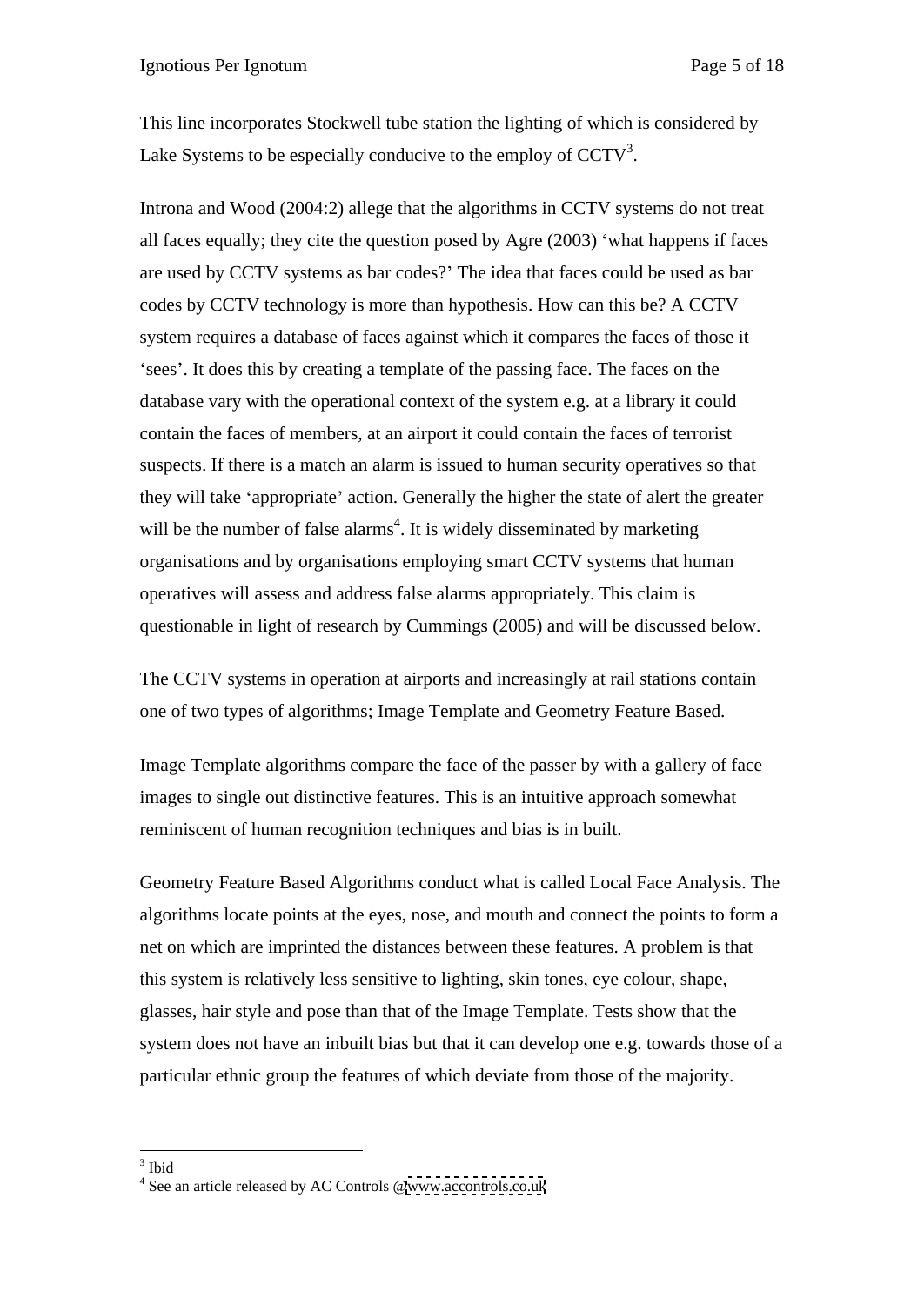Tests conducted in 2002 by the Defence Advanced Research Projects Agency, the Department of State and the FBI using a database of 37437 people of Mexican origin revealed definite bias. Males were recognised accurately 6-9% more often than females while overall figures for both genders were 78% accurate for males and 79% for females. Different age groups attracted widely varying degrees of accuracy; for 18-22 year olds accuracy was a mere 62%, 38-42 year olds attracted 74% accuracy and between 42 and 63 accuracy reduced by 5% every 10 years (Introna and Wood 2004:189). Separate research conducted by Givens et al (2003) into smart CCTV bias clearly identified a significant race bias, Asians and Afro-Americans are more easily recognised than whites, while other races are in general more easily identified than whites. Older people of all races and colours are more easily identified.

Introna and Wood (2004:190) highlight other problems revealed in tests conducted by the Tampa Police Authority, the FBI and Miami Airport Authority that endanger innocent individuals. An image of an unknown person was compared by the system to check for accuracy of identification.

Results were disturbing; for every year between the original entry to the database and comparison of the unknown face reliability reduced by 5%. Each time the database doubled its size its accuracy was reduced by between 2-3%. Pertinently Introna and Wood cite the experiences in 2002 of the Tampa Police Department and of Miami airport officials with smart CCTV systems. In Tampa the CCTV system was abandoned due to all the false alarms while at Miami airport the false alarm rate was 53% (we do not know if Miami airport abandoned that system or if it is the system in operation -thought to be Sentryexit). In the UK at Newham a system called Facelt failed to make a single correct identification.

The reported tension between CCTV controllers and the police reported by Goold (2003) is redolent of that which allegedly arose between rail officials and the police as to the whereabouts or existence of the CCTV footage pertinent to the killing of Jean Charles De Menezes at Stockwell Tube station in London.

The killing of Jean Paul De Menezes and of Rigoberto Alpizar by members of the police force both within high intensity CCTV environments, a London underground station and an American airport, stand testimony to the need to take a long hard look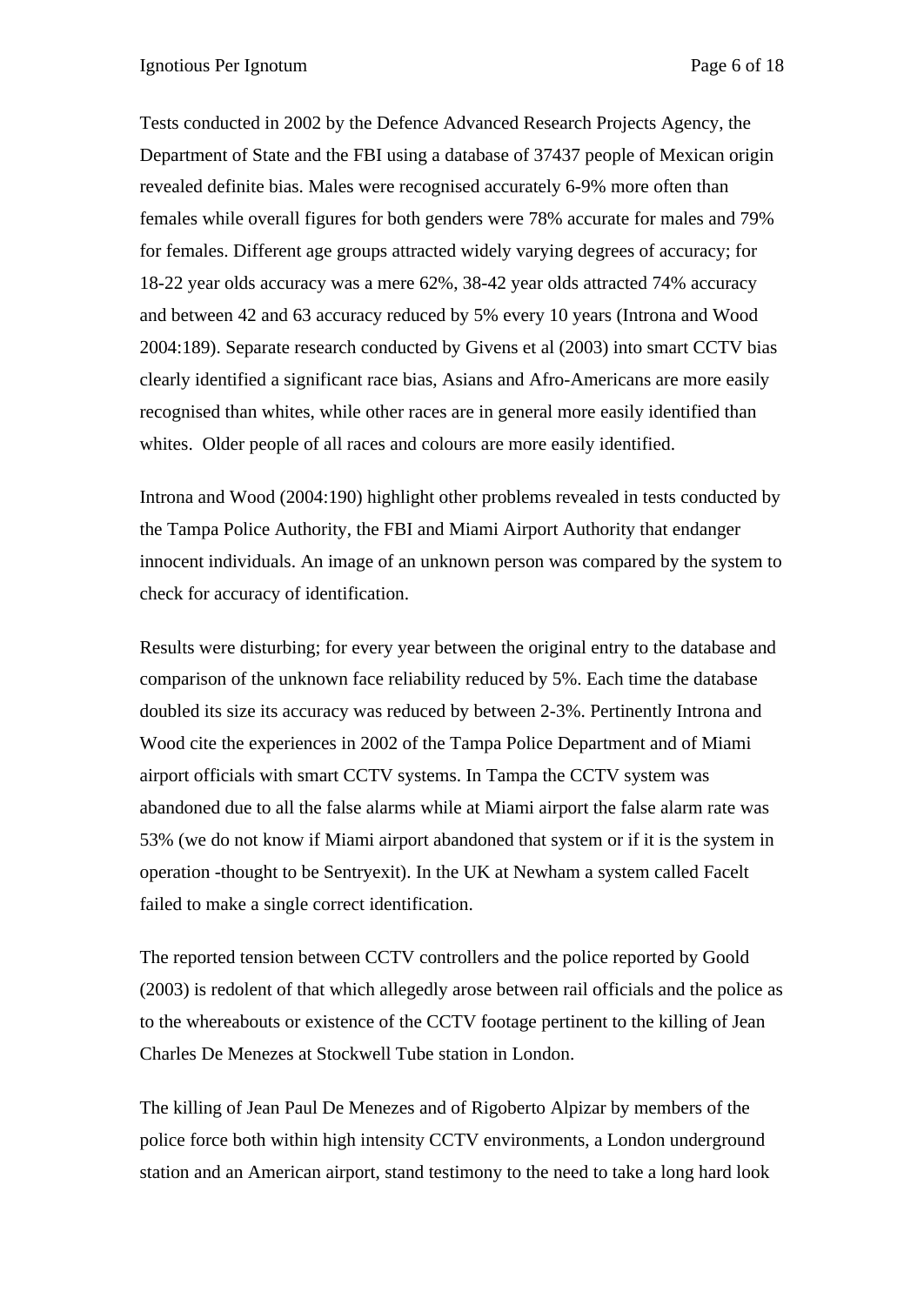at the implications for the rule of law stemming from reliance upon smart CCTV technology. In the Menezes case CCTV cameras are implicated at two crucial stages.

Before the shooting a grainy CCTV image of a suspected London bomber was used to determine that De Menezes merited 'another look' by his colleagues. This loose determination triggered a train of events that culminated in officers shooting their suspect dead and to allegations of police criminality. CCTV cameras again became the touchstone for allegations of police criminality when video recordings of the victim and of events leading up to and including his killing disappeared.

When Jean Paul De Menezes was killed at Stockwell it is possible that the 'Cromatica' system was operational and when Roberto Alpizar was killed at Miami airport the 'Sentry Exit' system may have been. We have heard allegations that the facial recognition software components built into smart CCTV systems, exemplified by 'Cromatica' and 'Sentry Exit', contain an inherent bias. Is there anything about the killings of De Menezes and Alpizar that substantiates these claims? It is not likely, certainly in the present security environment that the answer to this question will easily be found. However to borrow a phrase, from an arguably not unrelated area of the law, there is a 'striking similarity' in the appearance of Osman Hussain the first suspect for the failed July  $21<sup>st</sup>$  bombings attempts in London captured on smart CCTV, that of Jean Paul De Menenzes shot at Stockwell tube station and of Rigoberto Alpizar shot after that at Miami airport.

Justice and due process have long been the quarry of a pressurised police force (Williams: 2000, Kaufman; 1998, Anderson and Anderson: 1998). In the wake of the September  $11<sup>th</sup>$  attacks in America and of the July  $7<sup>th</sup>$  London bombings justice and due process threaten to become the victim of that force. At the forefront of the 'war on terror CCTV footage increasingly replaces arrest and interrogation as the first point of contact between the police and suspect. Williams said of interrogation, it becomes 'a critical forum in which initial information and impressions are exchanged'. The same might be said of the appearance of a suspect upon a CCTV screen, it may become for the police much more than prima facie evidence as to it they attach a presumption of guilt.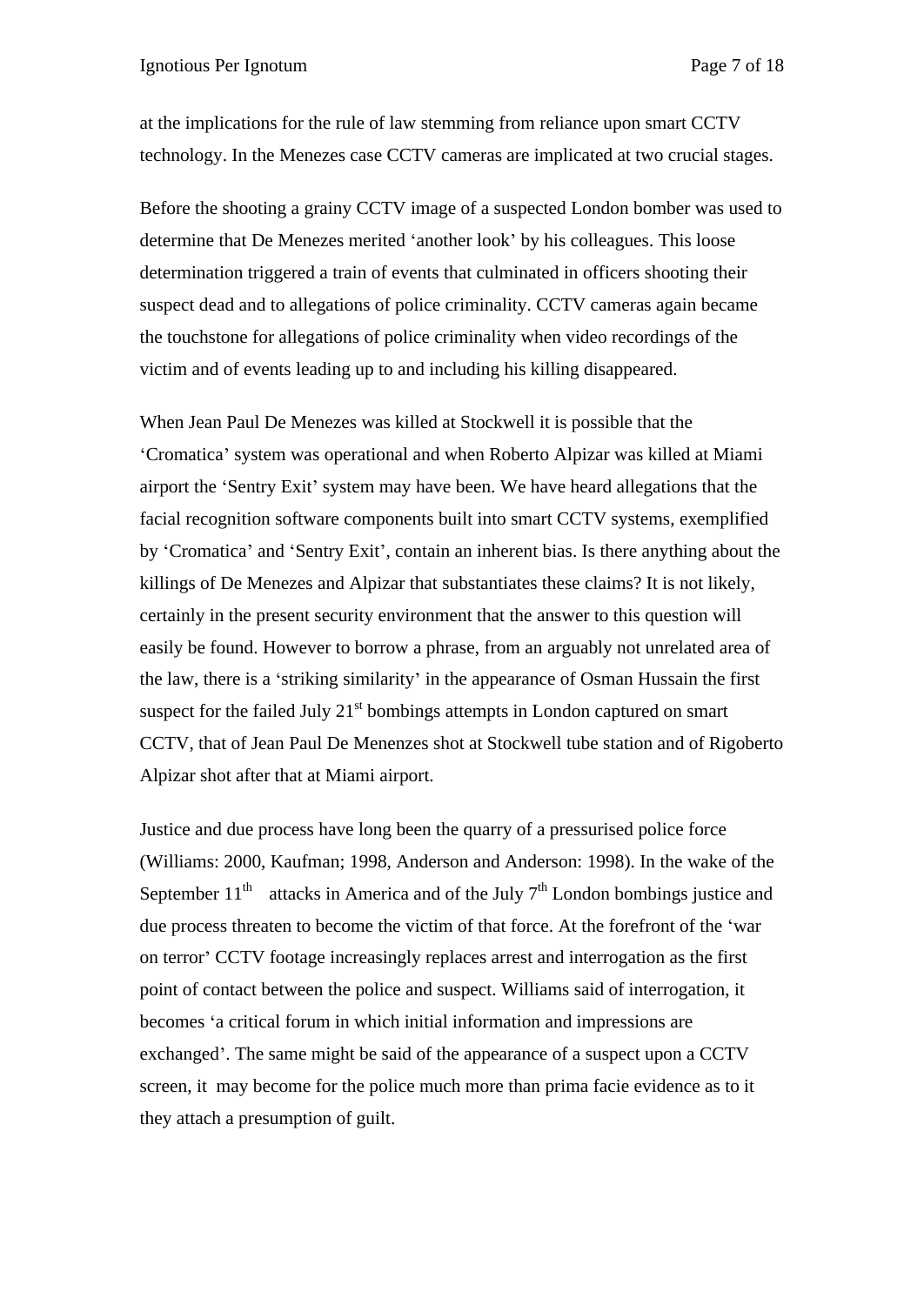Of course appearances upon publicly located CCTV screens are unaccompanied by a voice. They acquire, in the hands of the police however, a voice over . The absence of a voice is important. The superimposition of the voice of the police is critical. From this side, through the lens of critical postmodernism, it is possible to explain how the superimposition of the voice can lead to the criminalisation of those depicted on CCTV. It perhaps partially explains the horrifying results, for Charles De Menezes, of the appearance of his look-alike on CCTV. For Rigoberto Alpizar it may explain in part why he was shot at Miami airport.

Of airports Adey (2004:1477) has this to say they are symbols of mobility, emblematic of the post modern world... well and truly a space under surveillance'. They are however unnoticed by the social sciences, 'non places' (Crang: 2002) their role in surveillance, largely ignored, reflects that invisibility and demonstrates an arena wherein the rule of law is directly and unopposedly challenged by surveillance technology. What happens at airports, and surely now at rail stations, is a microcosm of events to come in wider society (Lyon: 2003). We may learn useful lessons from what happens there for other places and spaces. Airports [and rail stations] are centres of mobility, since mobility is often viewed as a risk to the social order (Adey: 2004:1478) it is no surprise that surveillance in the form of CCTV should be concentrated and implicated there in a societal struggle for the right to determine the rule of law.

# **3. In a Movie Prison**

This paper now compares society's characterisation on TV of those considered mentally ill, the expunging and dubbing of their voices with authorities' response to 'suspects' on CCTV. It concludes that suspects on CCTV are silenced more effectively and judged less favourably than the mentally ill.

The postmodernist critique defines the constitution of society's punishment of the mentally ill in terms of linguistic and symbolic structuralism (Chong et al 2006). This is exemplified for example by what Arrigo (1997and 2001) calls 'transcarceration' the process by which the mentally ill are perceived on television to be routed to and from civil or criminal confinement settings. In this setting the sense making speech is located in the unconsciousness of the viewer 'awaiting mobilization and valorization'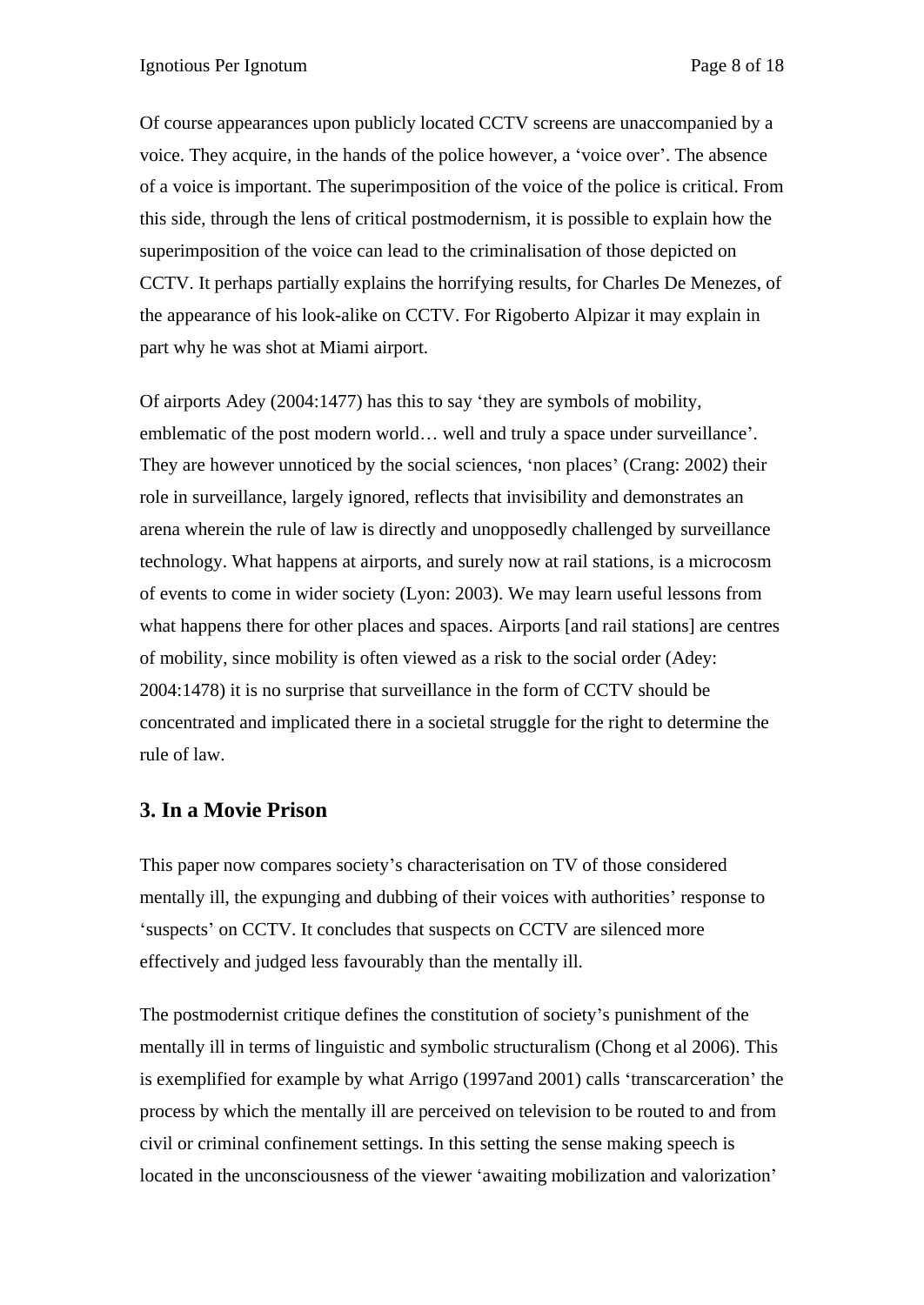(Arrigo et al: 2005). Consciousness refers to the level and type of awareness experienced about a person, phenomenon or situation or to a combination of these (Freud 1914 cited by Chong et al p.62). For Lacan (1977) these constituents are the locus of a pivotal divide through which individuals desires are spoken, unspoken, presented, concealed, mobilized or repressed. Desire is the representation therefore of circumscribed, highly subjective knowledge. The intensity, duration and frequency [and effectiveness] of the 'desire' vary with the social capital conferred upon the speaker by those in the listening environment.

There are two intersecting axes that pass through the speaking subject (Chong et al: 2006), the plane of meaning and being and the plane of the existential and the symbolic. The former is identifiable in the linguistic struggle of the psychiatric patient as he seeks to assert his legitimacy through the limiting, established clinicolegal system of communication. The latter is identifiable in the articulation of self referential, thematic, circulated meanings and values of the clinicolegal professions.<br>Clinicolegal speech, the medium for discussion of mental illness, is 'steeped in and

governed by a grammar that privileges disciplinary systems(Foucault: 1977). In the taken for granted clinicolegal communication setting the mentally ill are over time homogenised, pathologised and denied the individuality and validity they would otherwise posses.

Consider now the societal response to one whose likeness appears on CCTV footage that has been sequestered or otherwise obtained by the police for identification purposes. Not for him a luxurious world where the forces of linguistic and symbolic structuralism triumph over the validity of the mentally ill, where disempowered voices are nonetheless heard from 'the plane of meaning and being' (Chong: 2005). In the silent movie world of CCTV police evidence, in a process of 'transcarceration' (Arrigo et al: 2005), suspects are moved between nowhere and the scene of crime. Worse they are left hovering, loiterering at the scene assuming guilt by association. Separated from reality, isolated in virtual reality, deconstructed within hours, minutes or seconds, according to the temporal constraints of pressurised police activity, they have no voice. This is, as Chong et al (2006) would have it, a 'manifestation of punishment assuming a discursive linguistic form .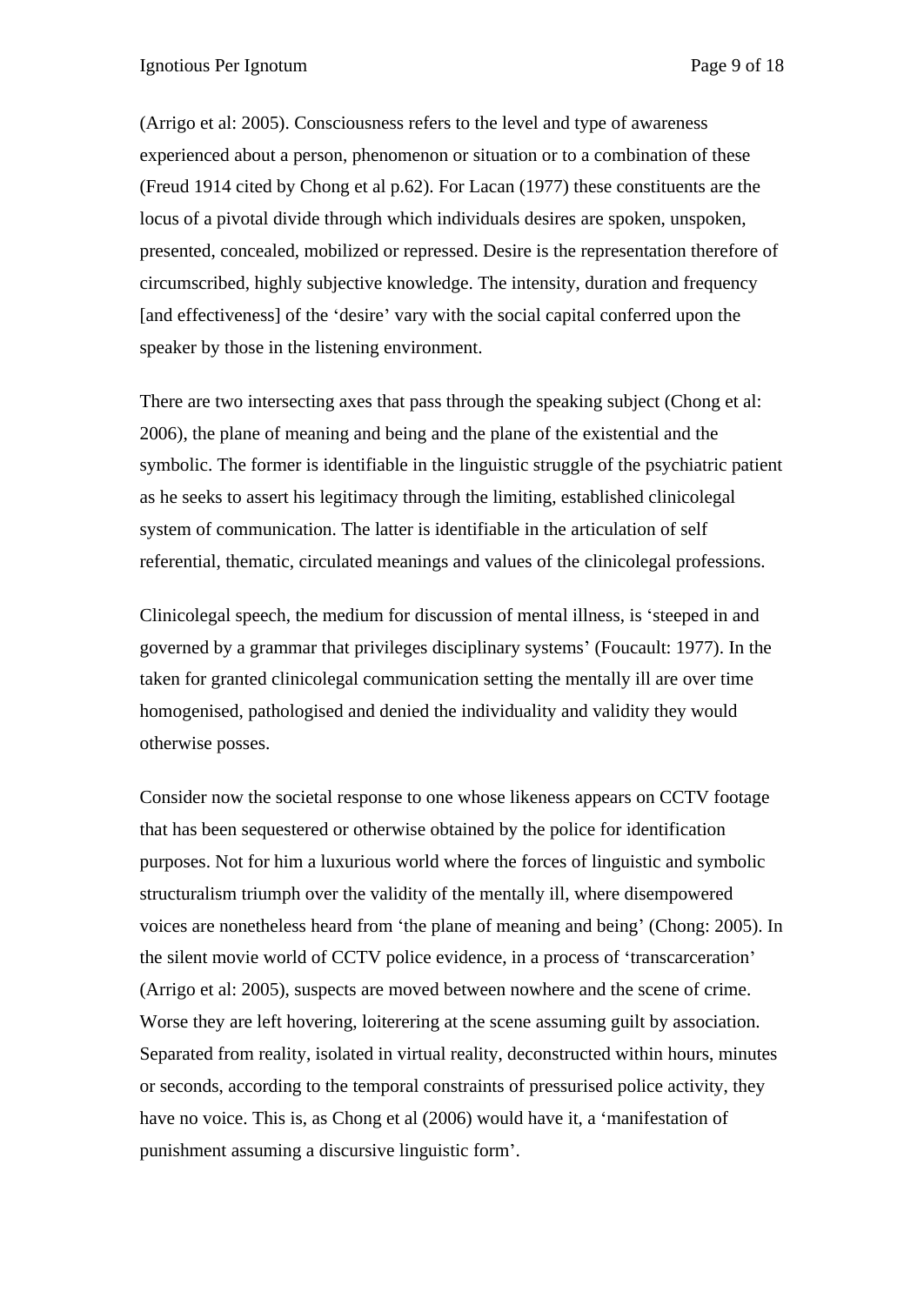## **4. Trapped by the Phenetic Fix**

Adey: 2004:502 and Lyon 2002b talk about the 'phenetic fix' achieved by surveillance technologies that capture in a snapshot the [apparent] essence of movements, bodies and identities. Information obtained from the snapshot is used to determine who might be a threat and should therefore be subjected to more intense security analysis. Following the shooting of Rigoberto Alpizar by an air marshal at Miami 27airport in Florida statements from fellow passengers indicated that the man had been behaving erratically from an early stage. In fact he was a sufferer of Bi Polar disease the symptoms of which include restlessness. Standing in the queue to board he had been waving his arms about and his other body movements indicated he was agitated. At many US airports the 'phenetic fix' is enabled by algorithmic surveillance technologies that analyse CCTV footage in real time. At one level these identify actions such as entering the wrong corridor but on another they pick up on individual body movements. Body movements are 'inscribed with meanings of what is an allowed movement and what is considered suspicious and deviant' (Adey: 2004:508).Security is alerted to investigate those whose movements are judged by the algorithm to be suspicious or deviant. There is evidence to suggest that Mr Alpizar was the victim of the 'phenetic fix'. In 2003 the Cernium Corporation installed Sentryexit behaviour recognition system  $<sup>5</sup>$  at Miami airport Florida<sup>6</sup>. At the time the</sup> installation was hailed as a cost saving exercise. The price may also be counted in human life. So far the US authorities have refused to acknowledge the involvement of Sentryexit in the chain of events leading to the killing of Mr Alpizar. It was only by checking trade literature that this writer was able to establish the probable presence of Sentryexit at Miami at the time of Mr Alpizar's death. All statements issued by the authorities describe the chain of events as having begun on board when the deceased got up from his seat and ran from the aircraft. If Sentryexit was in operation at the time that Mr Alpizar was passing through Miami airport then it is reasonable to assume that it would have 'noticed' Mr Alpizar much earlier and that security measures against him would have begun from that moment. The authorities appear to be at pains to focus attention away from the involvement of CCTV in the debacle.

<sup>&</sup>lt;sup>5</sup> Sentry exit is specifically referred to by Adey (2004:5080.

 $<sup>6</sup>$  See 'Cerenium installs security system at Palm Beach airport' in The St Louis Business Journal, July</sup> 16 2003 [@www.bizjournals.com/stlouis/stories/2003/07/14/daily38.html](http://www.bizjournals.com/stlouis/stories/2003/07/14/daily38.html) last accessed December 7 2005. The system is used worldwide in prisons, airports etc. See [www.cerenium.com/news](http://www.cerenium.com/news).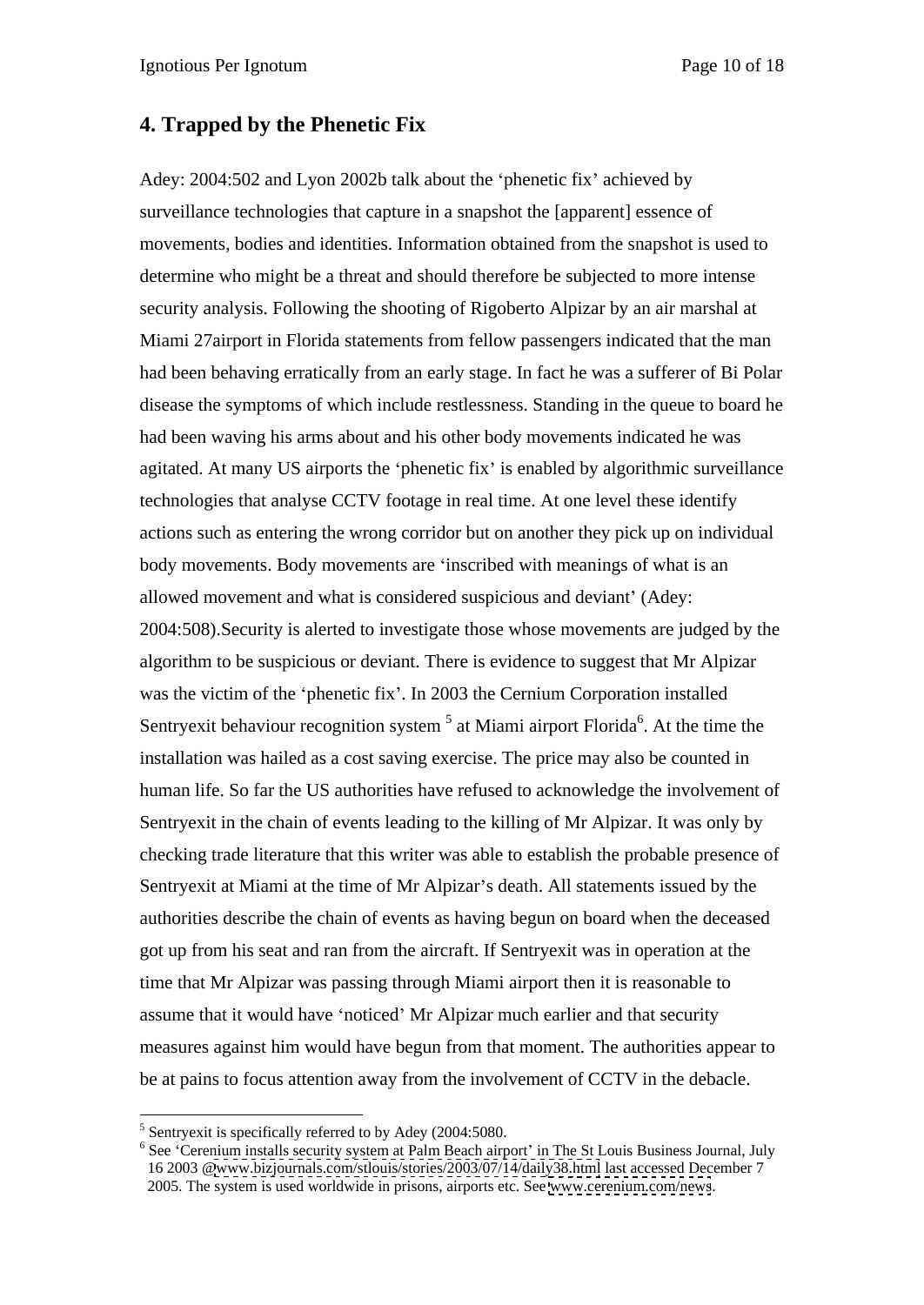Worryingly their effort distracts from the involvement, in the civil setting, of autonomous decision systems that identify potential human targets. Ethicists pay scant attention to these devices in the military realm where they are the cause celebre of western military planners (Carroll-Mayer and Stahl: 2005). As they encroach the civil setting that apathy becomes more dangerous than ever.

# **5. All Caught Up in Cyber World**

In Speed and Politics Virilio (1986:6) proposes 'dromomatics' the influence of speed upon all aspects of urban life, for example transportation, communication and warfare. As computers accelerate and set the pace of human transactions humans in turn are enthralled to what Virilio terms 'the technological imperative'. It is entirely possible that the police are subject to the technological imperative. Manning (1988:155) posits that technology enslaves officers,

although the public pays them, they work for the machines that lurk behind them, glow in front of them, click and buzz in their ears and fill the air with electronic sounds'.

This type of response exemplified by for example a tendency to respond more to technological 'chat' than to human command in control based situations is well documented (Cummings:2004:6). Worryingly it is only very recently, for the first time and entirely by accident that this effect has been related by developers to the targeting situation. This is despite situational awareness being considered 'of utmost importance' (Klein: 2000). Previous research identified reduced situational awareness with poorly designed human/computer interfaces (Ruff, Narayanan and Draper 2002). Cummings (2004:5) reveals the unexpected results of tests undertaken by the US Navy to measure the situational awareness of human controllers of Tomahawk missiles. It is not suggested that the complexity of these systems is on par with those of the human controllers of systems such as Exitsentry. It is suggested that human responses to the embedded instant messaging interface in systems such as Exitsentry have the propensity to replicate those identified by the Tomahawk research with catastrophic consequences for those passing through air and rail termini. Cummings explains that situational awareness is defined on three levels, 1.Perception of elements in the environment, 2. Comprehension of the current situation, 3. The projection of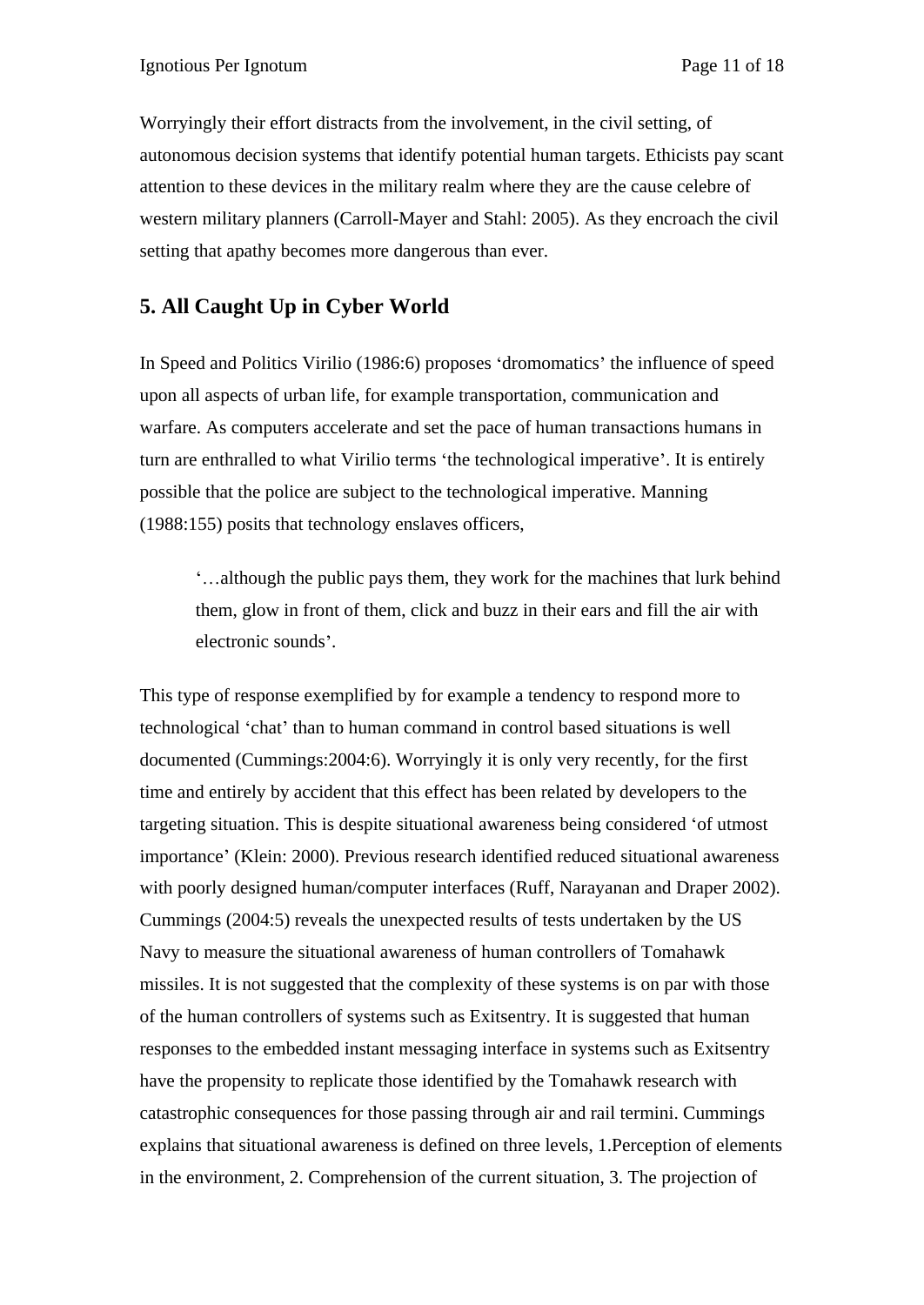future status. In the tests controllers were sent routine queries from their supervisors in conditions designed to emulate high and low work load periods. Initial analyses revealed nothing out of the ordinary-there were no significant differences in situational awareness despite varying workload levels. However,

an unexpected behavioural trend was noted in regards to the use of the instant message interface...Many subjects fixated on the instant messaging and ignored primary tasking of retargeting missiles in urgent situations. This occurred despite the fact that all subjects were repeatedly instructed that retargeting instructions were their primary priority tasking and that answering queries through the chat box was the least important of all tasks...Many subjects would answer all queries before attending to the more pressing retargeting problems...This could be costly from an operational perspective...'(Cummings: 2004:6).

The chatter from the 'chat box' invariably overrode other more vital tasking information. Cummings emphasises that though these findings were unexpected and did not result from experiments directed at eliciting such information they highlight the need for more research into the effects of instant messaging upon task performance. Trade literature about Sentryexit states that the system,

analyses images from video surveillance feeds and alerts security personnel to behaviours that are suspicious or out of the ordinary, such as a fallen person, lingering individuals or vehicles ... 16 predefined behaviours ...'

The alerts disseminated by Sentryexit equate with 'chat'. If Sentryexit did issue alerts in response to its observation of Mr Alpizar these may have been blindly reacted to by the human agents to the exclusion of other equally valid and important information.

Much has been reported about Mrs Alpizar having told just about anyone within earshot that her husband's behaviour was being driven by illness. Strangely however this vital information did not impinge upon that collated by Airport security. The efforts of Mrs Alpizar are eerily reminiscent of those of the human agents on the ground in Kosovo just prior to the bombing of the Chinese Embassy. On that occasion the systems used to guide bombers mistakenly identified the Chinese Embassy in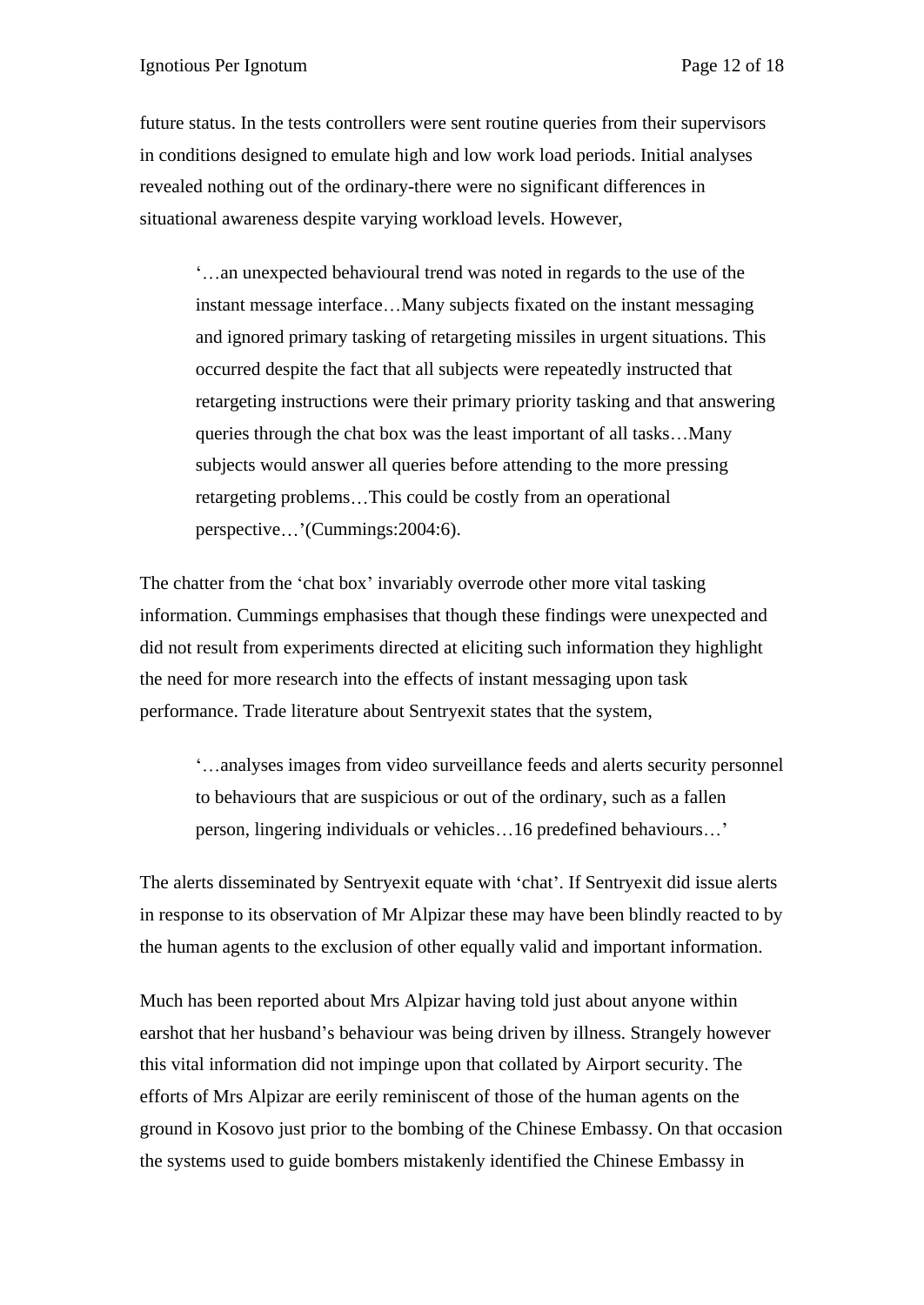Kosovo as a legitimate target. Human agents, on the ground, aware of the mistake frantically attempted to intercept the Secure Internet Protocol Router Network SIPERNET. They failed, one reason being that SIPERNET is a closed system, incapable of being infiltrated by outside information. In light of the findings cited by Cummings it is debateable whether had it not been closed the human voices would have resulted in a countermand to the strike order.

 There is another indication that those in charge of the surveillance systems at Miami are, probably unconsciously, acquiescing to the technological imperative. This lies in the unequivocal response of officials when questioned as to how killings like that of Mr Alpizar could be avoided in the future<sup>7</sup>. The response advocates,

- 1. Enhanced computer profiling to include more personal information.
- 2. Increased use of behaviour pattern recognition systems.
- 3. More explosives detection equipment.
- 4. People like Mrs Alpizar 'could take on more responsibility to alert the airline of the potential for erratic behaviour that could be mistaken for a threat'.

Now points 1-3 are disquietingly self explanatory. Point 4 however is disturbingly curious. Every day thousands of travellers for myriad reasons are fidgety, irritable or downright obstreperous, they may rush and they may struggle. Most for example know someone whose fear of flying is physically manifested. The possibilities are infinite. Security experts are in fact saying that as long as humans have the propensity for physical behaviour that is not recognisable by algorithms as 'normal' they legitimately face execution. This approach ignores the cognitive nature of computers.

Unlike humans who grow into the position of being moral agents by socialisation, enculturation and learning (Stahl: 2004:70) computers have no social history from which to form a sense of meaning. Algorithms cannot decide which data is relevant to the construction of morally informed action (Carroll-Mayer and Stahl: 2005:6).

 $<sup>7</sup>$  Meredith Cohen 'Experts stand behind air marshal in Miami incident', Baltimore Sun</sup> [@www.southcoasttoday.com/daily](http://www.southcoasttoday.com/daily)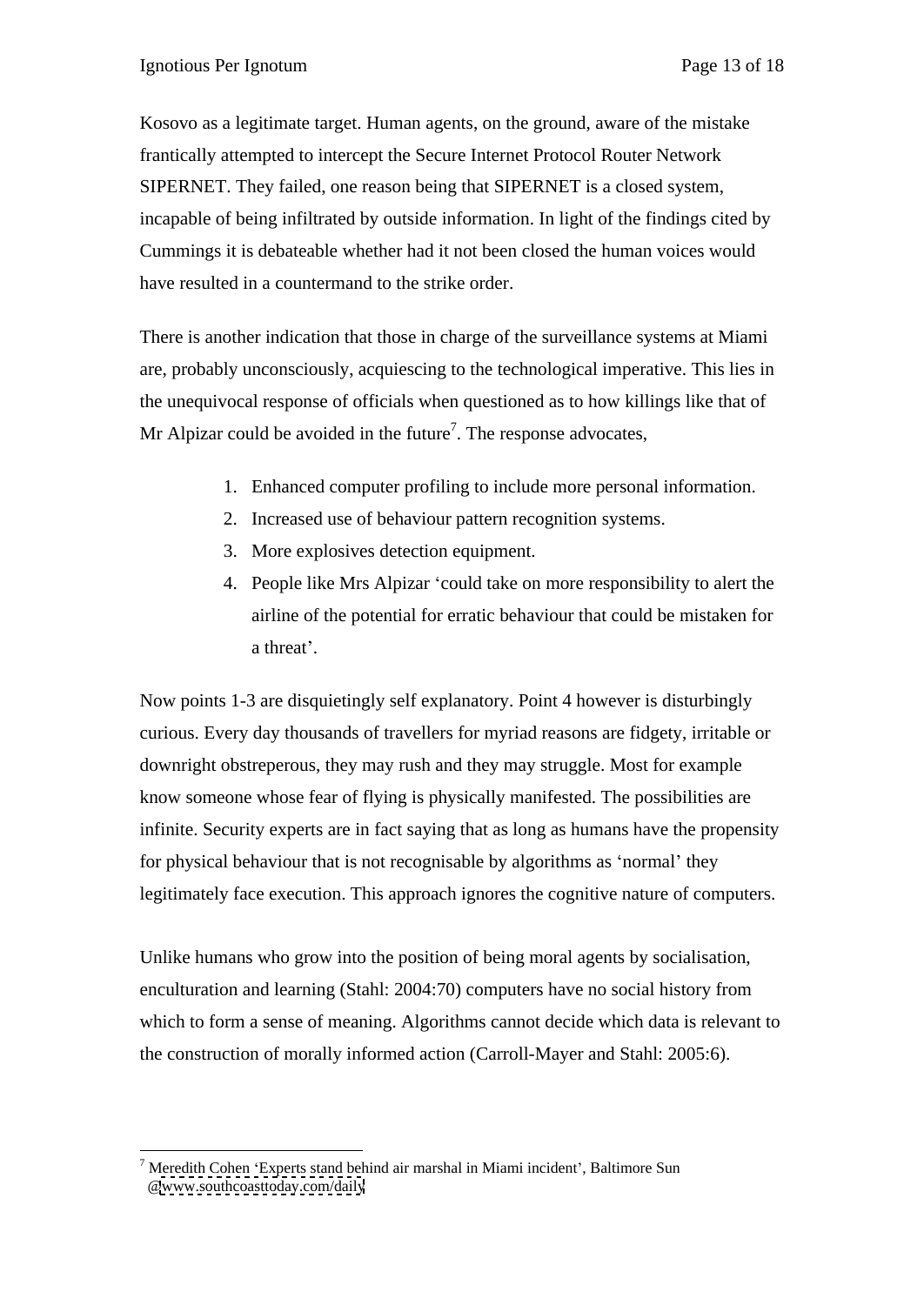#### **6. Would You Like Some More?**

If suspects are 'transcarcerated' wider society is transfixed, awaiting mobilization and valorization (Arrigo et al: 2005) from the only voice in the scene, that of the police. Hence society waited, believed and acquiesced as it was told of the execution at Stockwell Tube station of a July  $7<sup>th</sup>$  'terrorist' who had been clearly 'identified' from CCTV footage. But now we know the true identity of the man killed on foot of CCTV evidence, and the reliability and the effect of that form of evidence is more roundly understood.

As Dick (2004:52) reminds policing is socially constructed. Why then despite the Menendez and Alpizar killings, evidence suggesting that in relation to those, and routinely, the police interfere with CCTV evidence, accepted findings that CCTV does not reduce crime or increase detection does the public demand more? In part this is explained by a sense of comfort gained from CCTV, the feeling that an area is safer. Post September  $11<sup>th</sup>$  and July  $7<sup>th</sup>$  Lacan's voice of 'desire' is siren. In the 'war on terror' the social capital of the voice 'on' the CCTV video tape is maximised. Offering security it delivers danger. Asked 'Would you like some more security?' society unlike the wiser Alice, who knew she hadn't been given any tea yet by the Mad Hatter, replies 'Yes please'.

At a meeting of the International Association of Public Transport the Transport Secretary Alistair Darling spoke enthusiastically about the installation of behaviour recognition systems at UK airports and train stations. This was in stark contrast to the opinions of other transport chiefs. Alain Claire director of the Paris region transport authority rejected Darling's objective. Claire cites the greater accuracy of human security agents. Attention was drawn to recent unsuccessful trials of behaviour recognition technology in one London station. Results indicate the vast majority of alerts triggered by the system were mistakes (Mathews: 2005). Just such a 'mistake' probably led to the death of Alpizar. Consensus among conference delegates is that the systems are immature and unreliable. This has not however dampened the zeal of the police. Speaking contemporaneously Ian Johnston Head of British Transport Police was adamant that the systems are needed now (Davenport: 2005). It is likely that a layered model, increased numbers of rail staff on platforms, increased security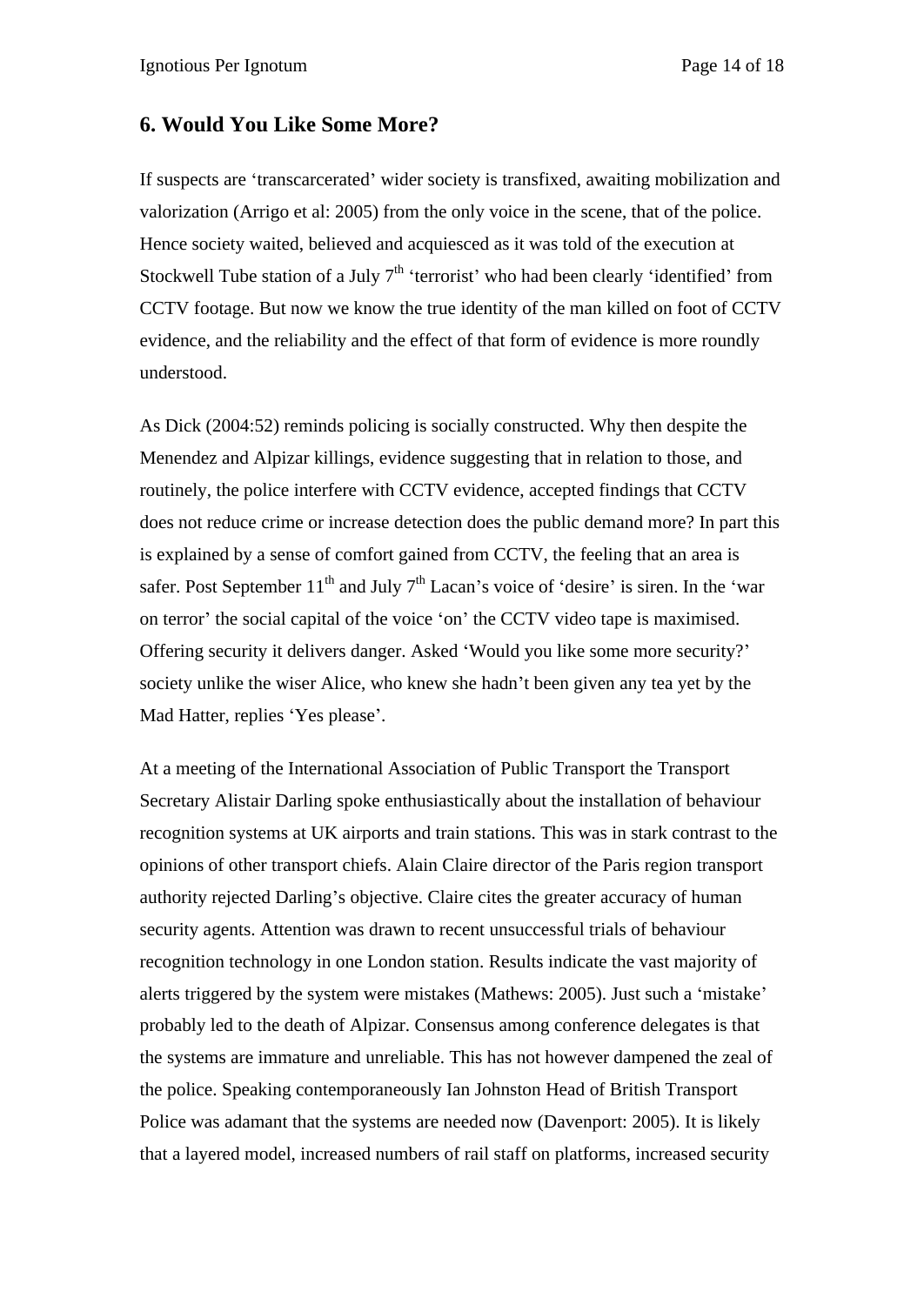personnel and high tech equipment will be introduced in the short term here. If the UK surveillance policy continues upon its current trajectory it is likely that surveillance here, as in the US, will become increasingly dominated by what I term 'double glazed' technology, CCTV images of human beings processed, characterised and allocated membership, by algorithm, of one of three categories - non, potential or confirmed targets of lethal force.

## **7. Conclusion**

This paper focused upon the irreconcilability of the plan of the European Presidency to ensure CCTV coverage across states with the rationale of crime prevention and the endurance of the rule of law. In particular it drew attention to research findings tending to suggest that increased reliance upon CCTV evidence promises the worst of all possible worlds, a world where crime is not infact reduced and where the forces of law are themselves compromised to the point of criminality. In order to demonstrate the connection between a possible propensity for the intensification of criminal activity and the presence of CCTV the paper drew upon reports of the killings of Jean Charles De Menenzez and of Rigoberto Alpizar that occurred in CCTV rich environments. The paper presented prima facie evidence of the direct involvement of CCTV technology in those killings. The paper considered in more general terms too the implications for suspects of appearing in CCTV footage. CCTV footage is becoming more and more the 'ordinary evidence' of the criminal process. It is time to interrogate its strengths and its weaknesses, its power to mislead and its openness to abuse, lest like the White Rabbit we are heard to cry 'I'm so late! I'm so very late'.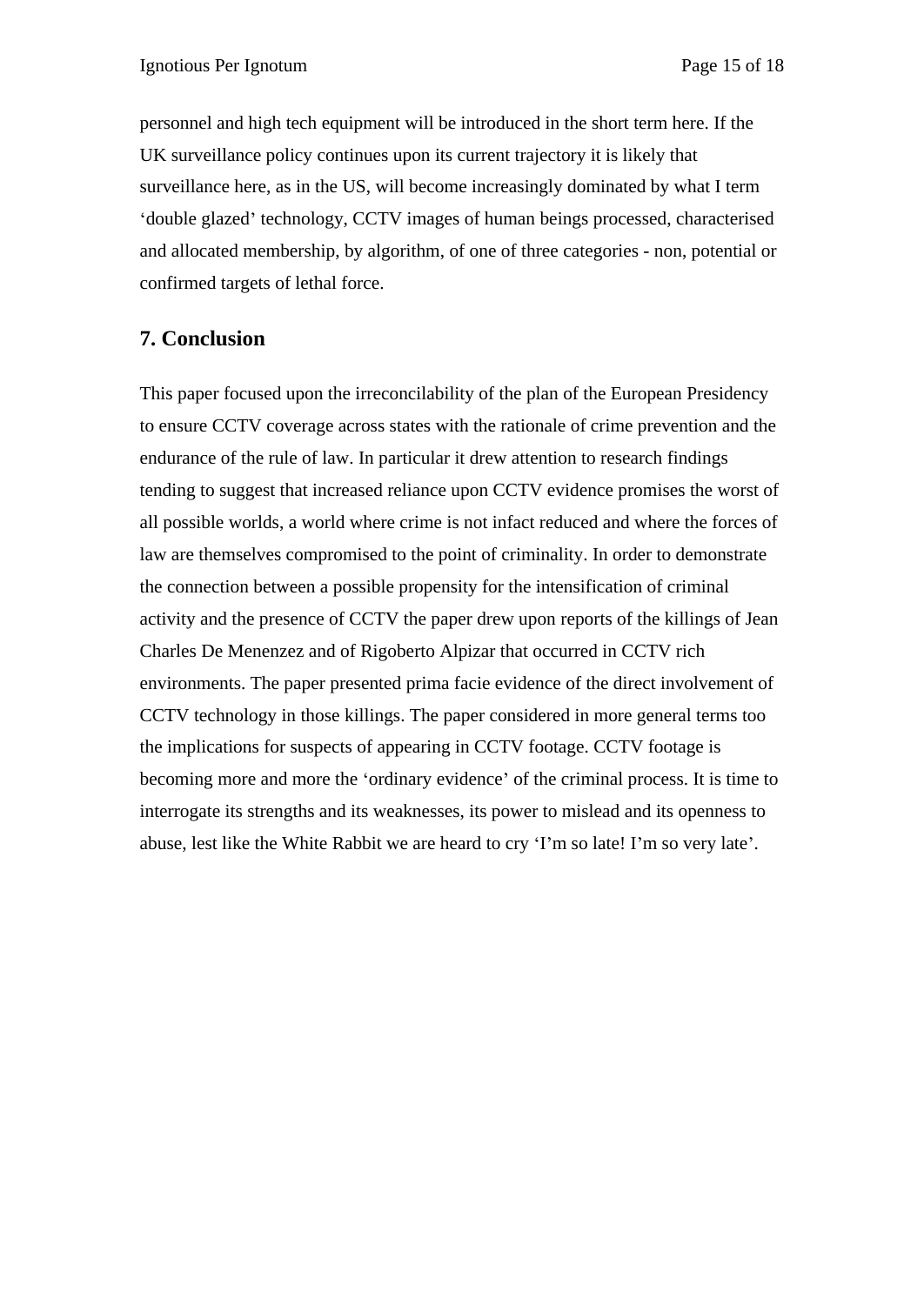## **References**

Adey Peter (2004) *Secured and Sorted Mobilities: Examples from the Airport*, Surveillance and Society 1 (4), pp 500-519.

Agre PE (2003) *Your Face is not a Bar Code: Arguments Against Face Recognition in Public Places* [@http://dlis.gseis.ucla.edu/pagre](http://dlis.gseis.ucla.edu/pagre)

Anderson Barrie and Anderson Dawn (1998) *Manufacturing Guilt: Wrongful Convictions in Canada*, Halifax, Fernwood Books.

Arrigo BA (1997) *Transcaraceration: Notes on a Psychoanalytically-informed Theory of Social Practice in the Criminal Justice and Mental Health Systems*, Crime Law and Social Change: An International Journal 27(1), pp31-48.

Arrigo BA (2001) *Transcaration: A Constitutive Ethnography of Mentally Ill Offenders*, The Prison Journal 81(2), pp162-186.

Arrigo BA, D. Milovanovic and RC Schehr (2005) *The French Connection in Criminology: Rediscovering Crime Law and Social Change*. Albany New York, Suny Press.

Bromby Michael and Haley Ness (2005) *Over Observed: What is the Quality of this New Digital Legal World?* BILETA Annual Conference,QUB, Belfast April 2005.

Carroll Lewis (1866) *Alice s Adventures in Wonderland*, New York, D Appleton and Company.

Carroll Lewis (1872) *Through the Looking Glass*, London Macmillan.

Carroll-Mayer Moira and Stahl Bernd Carsten (2005) *The Wild West: Nanotechnological Weaponry and the Rule of Law on the Battlefield*, British and Irish Law Education and Technology Association,  $20<sup>th</sup> BILETA$  Annual Conference.

Chong Philip, Ho Shon and Bruce A Arrigo (2006) *Reality Based Television and Police Citizen Encounters*. Punishment and Society, Vol 8, No 1, pp 59-85.

Cohen Meredith (2005) *Experts stand behind air marshal in Miami incident* , Baltimore Sun [@www.southcoasttoday.com/daily](http://www.southcoasttoday.com/daily)

Crang M (2002) *Between Places Producing Hubs Flows and Networks-Introduction. Environment and Planning* A 34 (4), pp569-574.

Cummings ML (2004) *The Need for Command and Control Instant Message Adaptive Interfaces: Lessons Learned from Tactical Tomahawk Human in the Loop Simulations*, Cyber Psychology and Behaviour, 2004, Vol 7 (6).

Davenport Justin (2005) *London Tubes To Use High Tech Explosives Scanners*, Evening Standard, November 15<sup>th,</sup> 2005.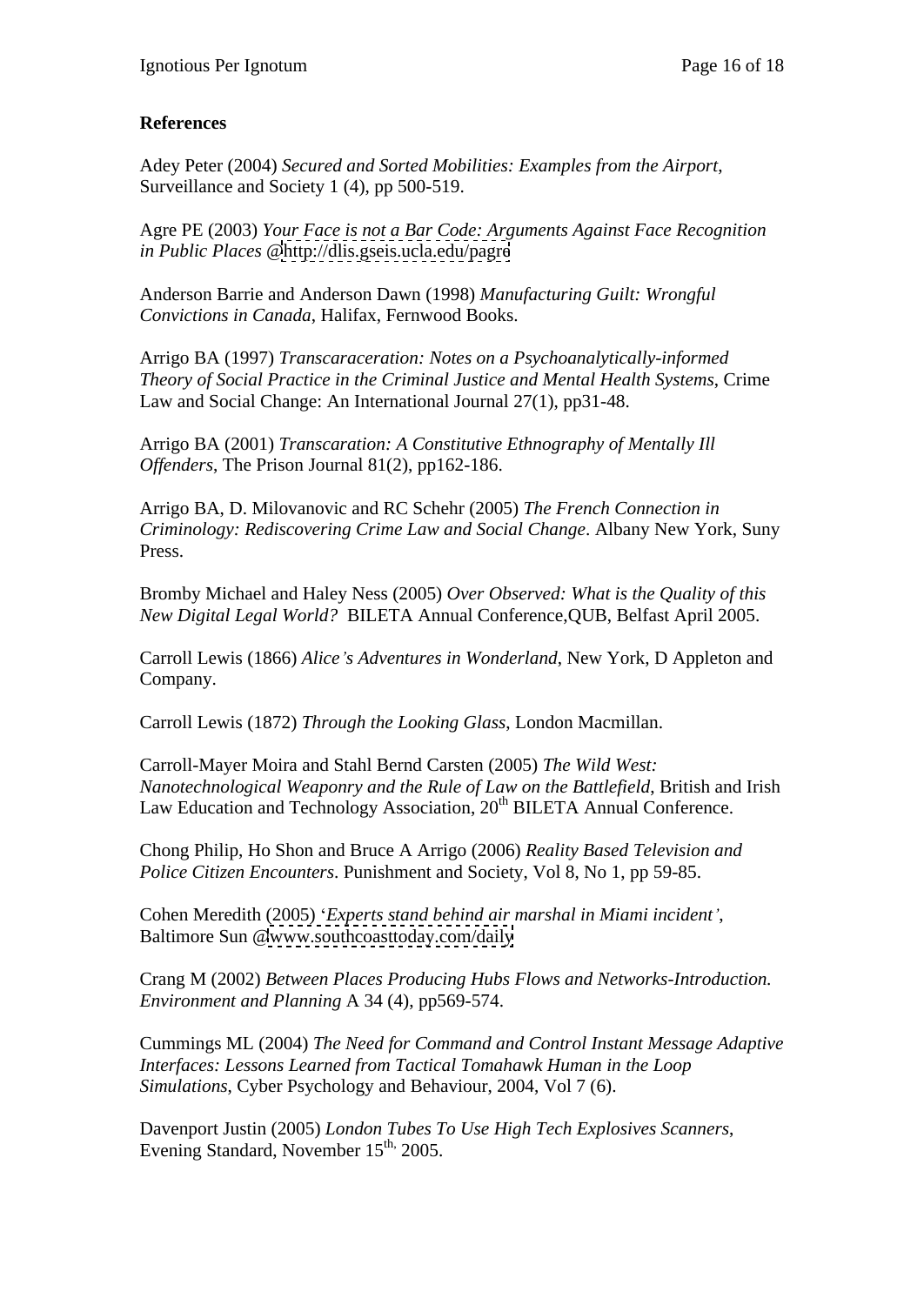Dick Penny (2004) *The Position of Policewomen: A Discourse Analysis Study*. Work Employment and Society, BSA publications, Vol 18, No1, Sage Publications, Thousand Oaks, New Delhi.

Foucault M (1977) *Discipline and Punish: The Birth of A Prison*. New York, Pantheon.

Freud Sigmund (1914) *The History of the Psychoanalytic Movement*, translated by AA Brill @www[.http://psychclassics.yorku.ca/Freud/History/index.htm](http://psychclassics.yorku.ca/Freud/History/index.htm)

Gill Martin and Spriggs Angela (2005) *Assessing the Impact of CCTV*. Home Office Research Study [@www.homeoffice.gov.uk/rds/pdfs05/hors292.pdf](http://www.homeoffice.gov.uk/rds/pdfs05/hors292.pdf)

Goold Benjamin J (2003) *Public Area Surveillance and Police Work: The Impact of CCTV on Police Behaviour and Autonomy*. Surveillance and Society 1(2):191-203 [@www.surveillance-and-society.org](http://www.surveillance-and-society.org)

Hickman Jane (2005) in *Downfall of the Silent Witness*, interview with Angela Johnson, Mail on Sunday, July 10<sup>th</sup> 2005.  $\frac{\text{th}}{2005}$ .

Introna Lucus D and David Wood (2004) *Picturing Algorithmic Surveillance: The Politics of Facial Recognition Systems*, Surveillance and Society 2(2/3), 177-198.

Johnson Angela (2005) *Downfall of the Silent Witness*, Mail on Sunday, July 10<sup>th</sup> 2005.

Kaufman Frederick (1998) *Commission of Proceedings Involving Guy Paul Morin* [@www.justice.gc.ca/en/dept/pub/hop/p3.html](http://www.justice.gc.ca/en/dept/pub/hop/p3.html)

Klein G (2000) Analysis of Situational Awareness from Critical Incidence Reports in DJ Garland (Ed), Situation Awareness Analysis and Measurement, pp51-71, Mahwah New Jersey, Lawrence Erlbaum Associates.

Lacan Jacques (1977) *Ecrits: A Selection*. Trans A. Sheridan. New York: W.W.Norton.

Lyon D (2003) *Airports as Data Filters: Converging Surveillance Systems After September 11th*.Information, Communication and Ethics in Society 1(1), pp13-20.

Manning Peter K (1988) *Symbolic Communication: Signifying Calls and the Police Response.* Cambridge Massachusetts, MIT.

Mathews Jenny (2005) *Hi tech, High Transport Security?* BBC News, 14<sup>th</sup> November 2005 [@www.news.bbc.co.uk](http://www.news.bbc.co.uk)

Norris C and Armstrong R (1999) *The Maximum Surveillance Society: The Rise of CCTV.* Oxford, Berg.